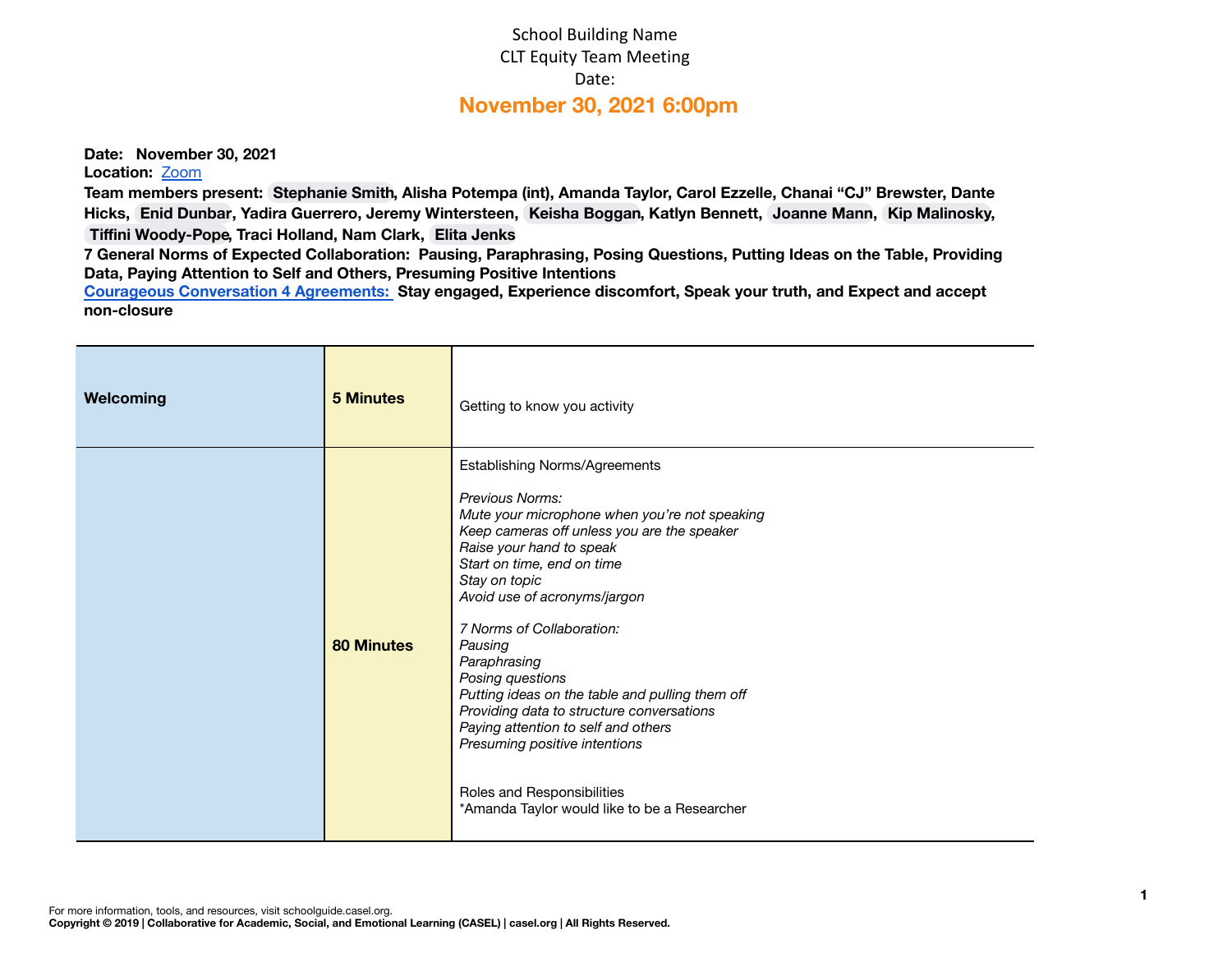|                |          | SMART Goal for 2021-2022 will focus on our Biases & Assumptions rating from last year's<br>audit<br>Main focus but it doesn't have to be our only focus<br>$\bullet$<br>This will require action outside of our regular meeting time<br>$\bullet$<br>Biases and Assumptions Rating from last year's audit:<br>Question: How aware are you of the biases in policy and practice that perpetuate<br>disparities among students? How ready are you to engage in awareness building as a<br>driver for change?<br>Leadership* begins to examine their biases, assumptions, and positions related to<br>racism, classism, sexism, sexual orientation, religion, age, disability, home<br>language, and other forms of oppression, but does not make personal growth for<br>equity a high priority in their practice.<br>7th grade English CLT examines bias in curriculum and lessons<br>$\bullet$<br>Equity trainings for staff and community<br>$\bullet$<br>Resources to support home language/translating documents/language line<br>$\bullet$<br>use<br>GSA promotes schoolwide awareness<br>$\bullet$<br>Discipline referrals<br>Gender neutral bathroom location change<br>Faculty support<br>$\bullet$<br>New elevator to support students/staff/families<br>$\bullet$<br>*Leadership refers to people who take an instructional as well as administrative leadership<br>role in our building<br>Stephanie Smith will send an email with the presentation, results of our audit,<br>explanation of roles |
|----------------|----------|-------------------------------------------------------------------------------------------------------------------------------------------------------------------------------------------------------------------------------------------------------------------------------------------------------------------------------------------------------------------------------------------------------------------------------------------------------------------------------------------------------------------------------------------------------------------------------------------------------------------------------------------------------------------------------------------------------------------------------------------------------------------------------------------------------------------------------------------------------------------------------------------------------------------------------------------------------------------------------------------------------------------------------------------------------------------------------------------------------------------------------------------------------------------------------------------------------------------------------------------------------------------------------------------------------------------------------------------------------------------------------------------------------------------------------------------------------------------------------------------------------------|
| <b>Closure</b> | 5 Minute | Action item: Think about a SMART goal. Our next meeting will focus on the<br>development of our SMART goal.<br>Next meeting Dec 16, 2021 5pm-6pm                                                                                                                                                                                                                                                                                                                                                                                                                                                                                                                                                                                                                                                                                                                                                                                                                                                                                                                                                                                                                                                                                                                                                                                                                                                                                                                                                            |

## **Preparing Equity Team Meeting Agendas**